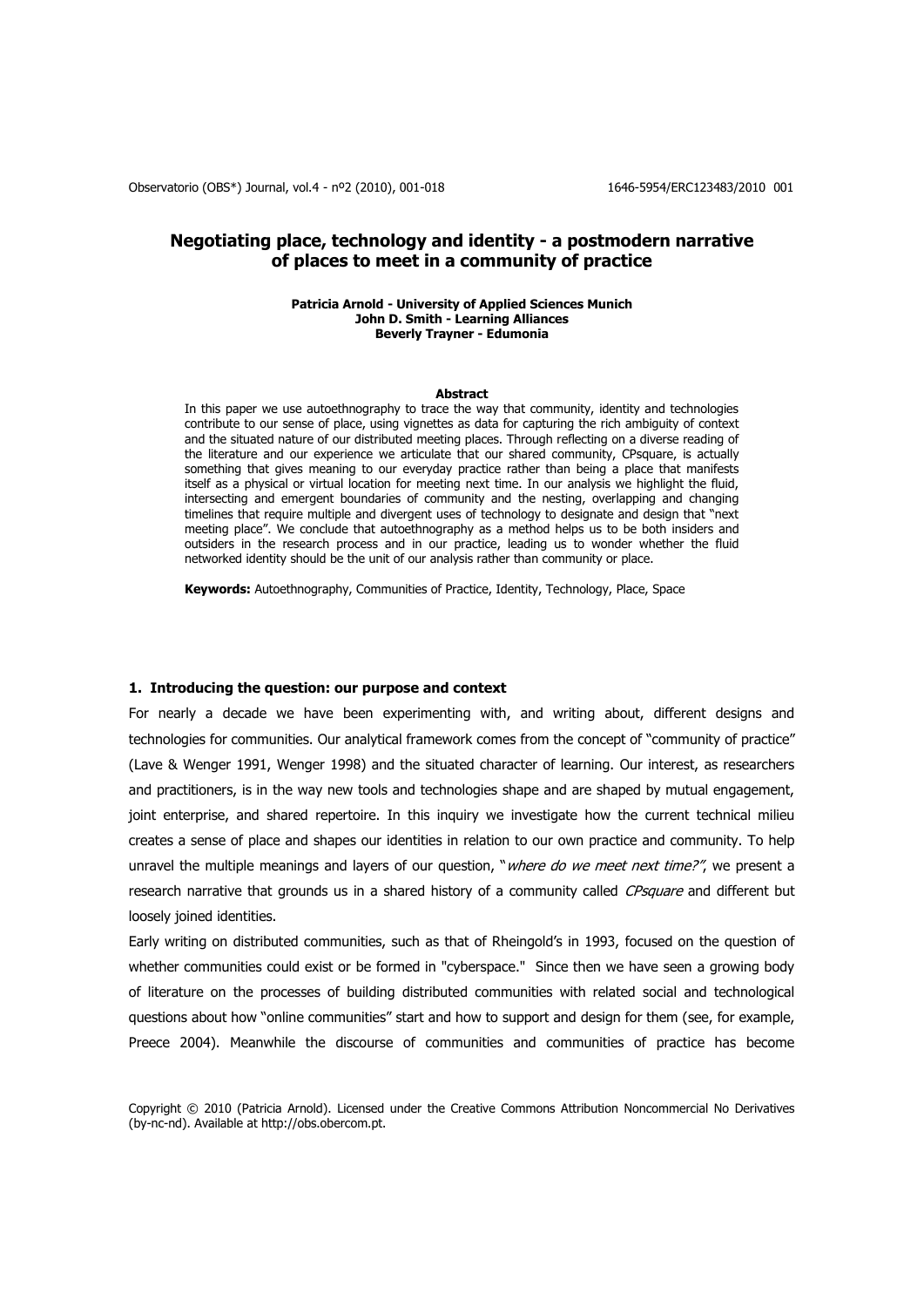commonplace, appropriated by business and education as instrumental for achieving institutional objectives. The original observation of communities of practice as emergent containers for trajectories of learning identities has given way to "CoPs" being used as instruments for achieving specific purposes such as "sharing knowledge", "e-learning" and "delivering online courses".

A discussion list or web forum is often seen as where distributed communities take *place*. More recently new Internet technologies offer many new tools and ways of connecting, with earlier places for building communities sometimes referred to as "walled gardens." Many communities now operate between and across tools and locations. We also see people simultaneously participating in multiple communities and conversations in their everyday life and making sense of partial conversations in different places. "Small pieces loosely joined", the title Weinberger (2002) used to characterize these new tools and patterns of use, carries meaning beyond the realm of tools and into that of place and identity.

Life in "heterotopias" (Foucault 1994) is an ever more important challenge for individual practice and identity. Multimembership in multiple communities across different tools and platforms becomes a constant challenge both to our individual and collective management of the situation and to our individual and collective identities.

In trying to make sense of these phenomena we find ourselves learning new ways of following individual and collective trajectories and of observing new practices. We have to find new methods and understandings to "do fieldwork" and to deal with subtle boundaries and peripheries.

Though by far the greatest proportion of ethnographic publications still report on bordered physical locations, we are beginning to see the site focus blurring in researchers' experiments with multi-site, multiteam, participatory, distributed, multi-expert, connectivity-based (rather than site-based) kinds of approaches. (Jordan 2008)

In this paper we address these challenges at two levels, in terms of content and in terms of method. On the content level we explore the interactions between place, identity, and technologies from a community of practice perspective. At the heart of this perspective is the experience of meaningfulness and meaning as an experience of everyday life, as developed in Wenger"s social theory of learning (Lave & Wenger 1991, Wenger 1998). At a methodological level we apply an autoethnographic methodology promoted by Ellis (2004) for describing and investigating the issues at stake, incorporating an autonarrative on our shared community, an international distributed community of practice loosely gathered around CPsquare.

The structure of this paper is as follows: we elaborate our method in section two, locate our investigation in previous research in section three, and present our data in the form of three autoethnographic vignettes in section four. In section five we discuss and analyze the vignettes and in section six we share our conclusions, reflecting on the process of writing an autoethnography as well as on the interrelated issues of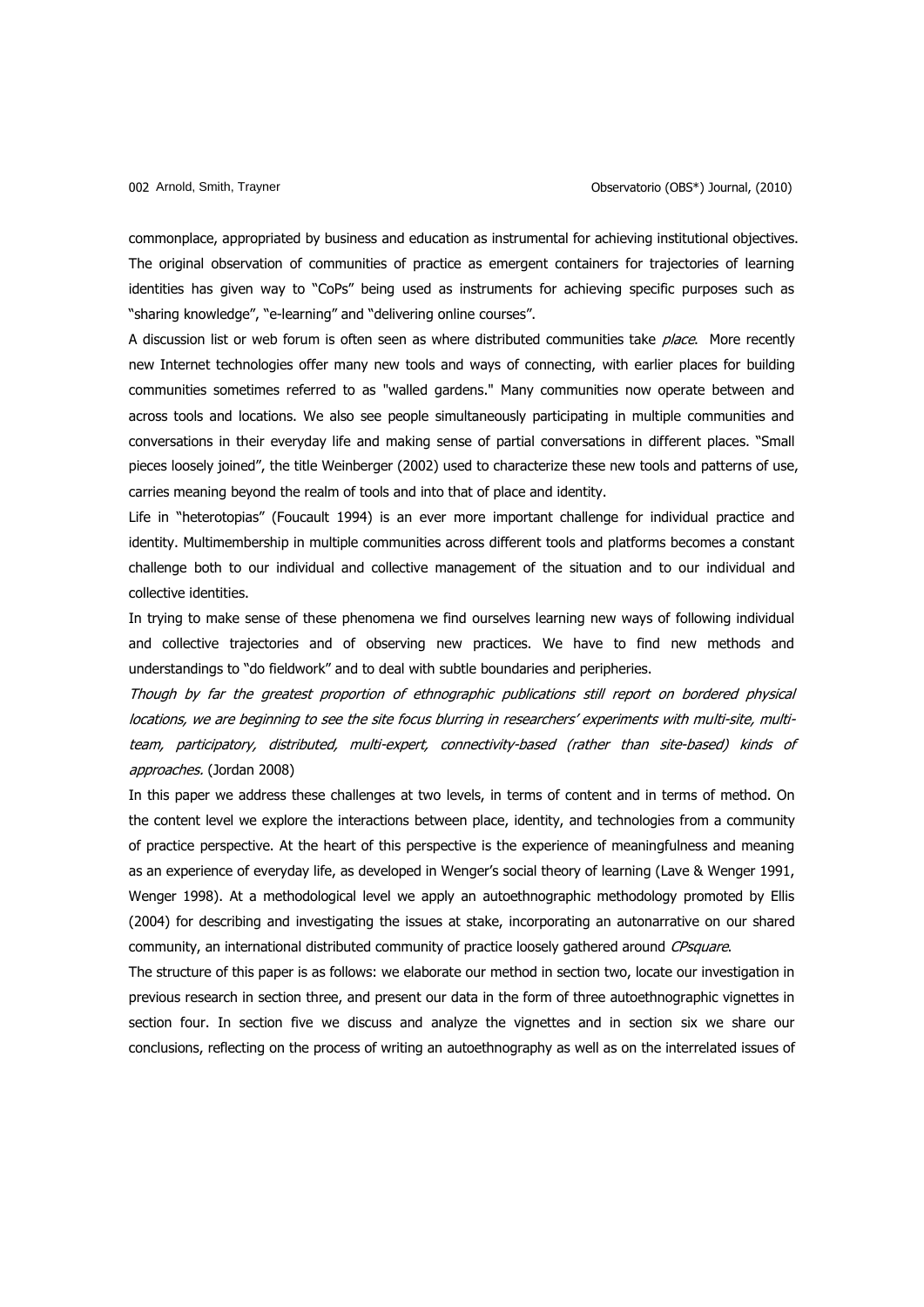place, identity and technology from a community of practice perspective.

We hope that the results of our investigation and the insights gained could help inform Internet research methodology, community design, and design of community technologies alike.

# **2. Autoethnography: history, context, and arguments for a methodology**

Autoethnography, as practiced and described by Ellis (2004) and others, is an emergent ethnographic writing practice involving highly personalized accounts of dialogue, emotions and experience as the basis of inquiry. It is an experimental form of writing that brings together personal accounts and objective social science methods. Although the methodological exposition and examples of autoethnography mainly focus on the trajectory of an individual rather than a community, the "Community Interlude" in Ellis (2004, 269- 283) is an example of the method"s potential for exploring underlying dynamics of individual, multiple and collaborative trajectories. We suggest that it could be particularly appropriate for understanding distributed communities of practice and their use of technology.

We first read Ellis" methodological novel "The Ethnographic I**"** while working together on the role of narrative in community learning (Arnold, Smith, and Trayner 2006). Since then Ellis" ideas about method have become part of our common repertoire. We were fascinated with the convincing link Ellis made between (auto)narrative on the personal and the social and cultural level. This fit neatly with learning theory from a community of practice perspective as well as Holzkamp"s (1993) critical psychology theory on learning, which could be seen as an autonarrative on his experience as a schoolboy. When starting our reflections on technologies and designing a place for a distributed community we turned an ethnographic eye on our own distributed community and on ourselves as a distributed research team. We ground our reflections in three autoethnographic vignettes as data, loosely joined by our distributed community CPSquare in general, and our research team specifically.

CPsquare is a distributed community of practice on communities of practice that has used different technologies and face-to-face meetings since it started in 2002. Although we are all involved with the community in different ways, we attribute many individual insights to the negotiation of meaning that has taken place in and around this community. To look at CPsquare and our individual cases was thus a way to "to keep our eyes open and look carefully […] - not in the hope of proving anything but rather in the hope of learning something" (Eysenck 1976, 9).

Using autoethnographic methods to study distributed communities is relatively un-chartered territory. There are no canonical answers to many of the fine-grained questions that came up in the research process. Through whose eyes (and through how many pairs of them) do we think we will see a meaningful part of a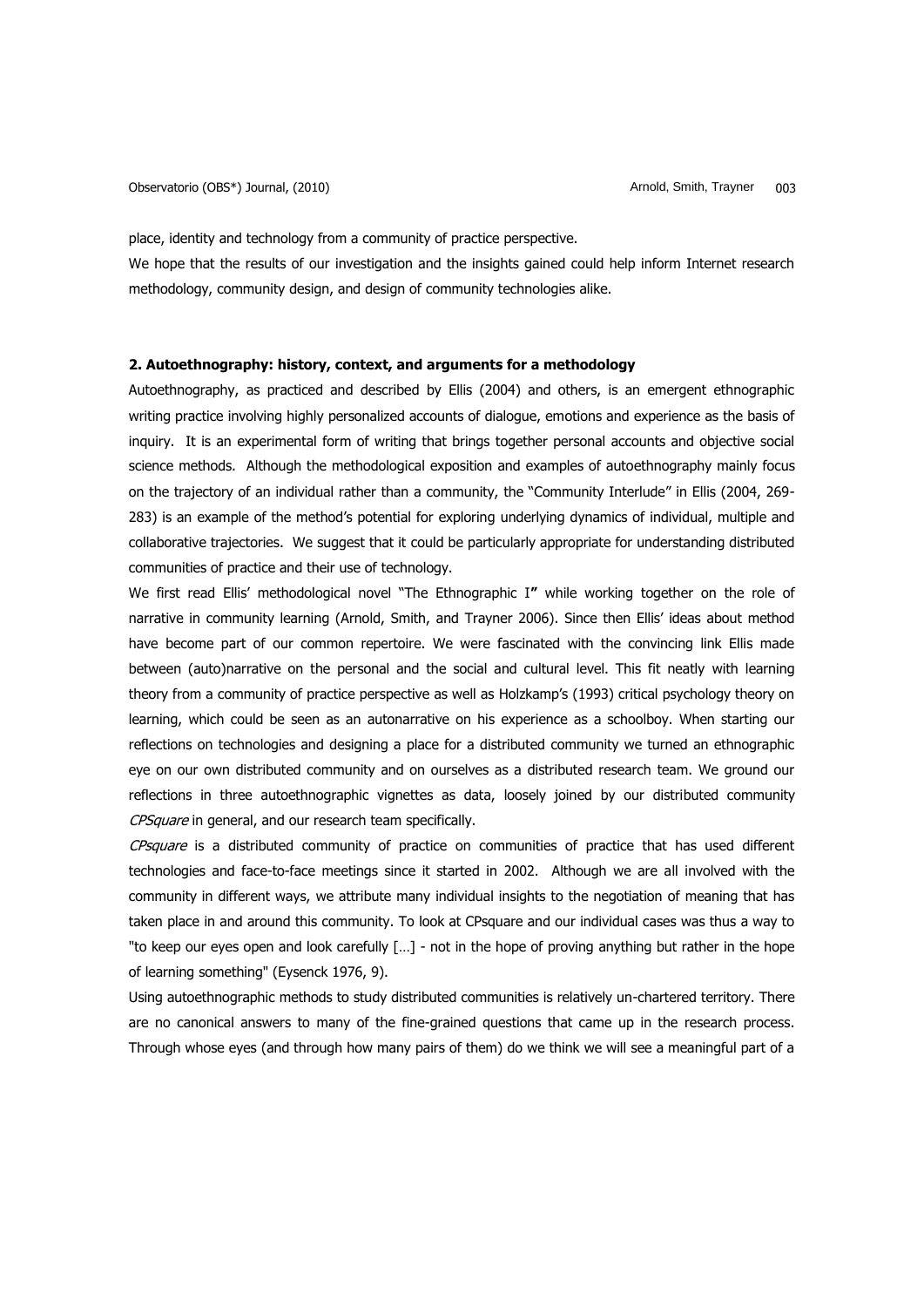community? How much time and which specific times do we privilege as "observed" (given that the engagement of autoethnographers over a sustained period of time benefits and complicates meaningmaking)? What level of detail and sources of data are meaningful in a narrative? And how is nonparticipation or participation in "other" communities to be included in a focus on "this" community? Without obvious answers to these questions we decided to use autoethnography as a method. Our question "were do we meet next time" focuses on the practice of using technologies in a community of practice. Vann and Bowker"s comments on practice (2002, 6-8) help illustrate why an ethnographic approach is appropriate:

"To study practice is to study a lived-in world. It is to see the reality that the normative model will have missed. It is an ethnographic seeing that does not impose normative reifications and as such sees a kind of pre-reified knowledge-bearing subject. It is to build a new scientific object. The object of this science is practice."

In addition to illuminating the practice of using technologies in distributed communities of practice, we thought that *auto*ethnography, "a reflexive account of one's own experiences situated in culture" (wikipedia, autoethnography 12.09.2008), could help expose a research process with blurred site boundaries, making it subject to reflection and comment. This reflexiveness is a key element of learning and meaning-making in communities of practice so there is a good match between method and "object of study".

# **3 Community, identity and place in the context of changing technologies – the research that guides us**

In 2002 we were part of an international, cross-disciplinary, cross-sectoral group of researchers and practitioners that held a Dialogue in Setúbal, Portugal to talk about our work. We came together in a beautiful place and a loose agenda to share a common passion for the idea of social and situated learning in communities of practice. Personal and professional relationships grew from that dialogue, as did new meanings, a shared language and a series of collaborative projects and events. In many ways that Dialogue was one of the places where our community, CPsquare, was born. The themes of community, identity, and technology (all in the context of learning) were in our conversations from the beginning; the idea to meet was formulated online, so we met after we knew each other well through online interactions. The question on how technology could best support a community was always part of our community discourse and of our diverse research activities. At that time and with the technology at hand, place was seen either an obstacle to deal with (finding a suitable meeting room or an inexpensive way of talking on the telephone) or a reward (a beautiful place to meet). More than six years later we have grown to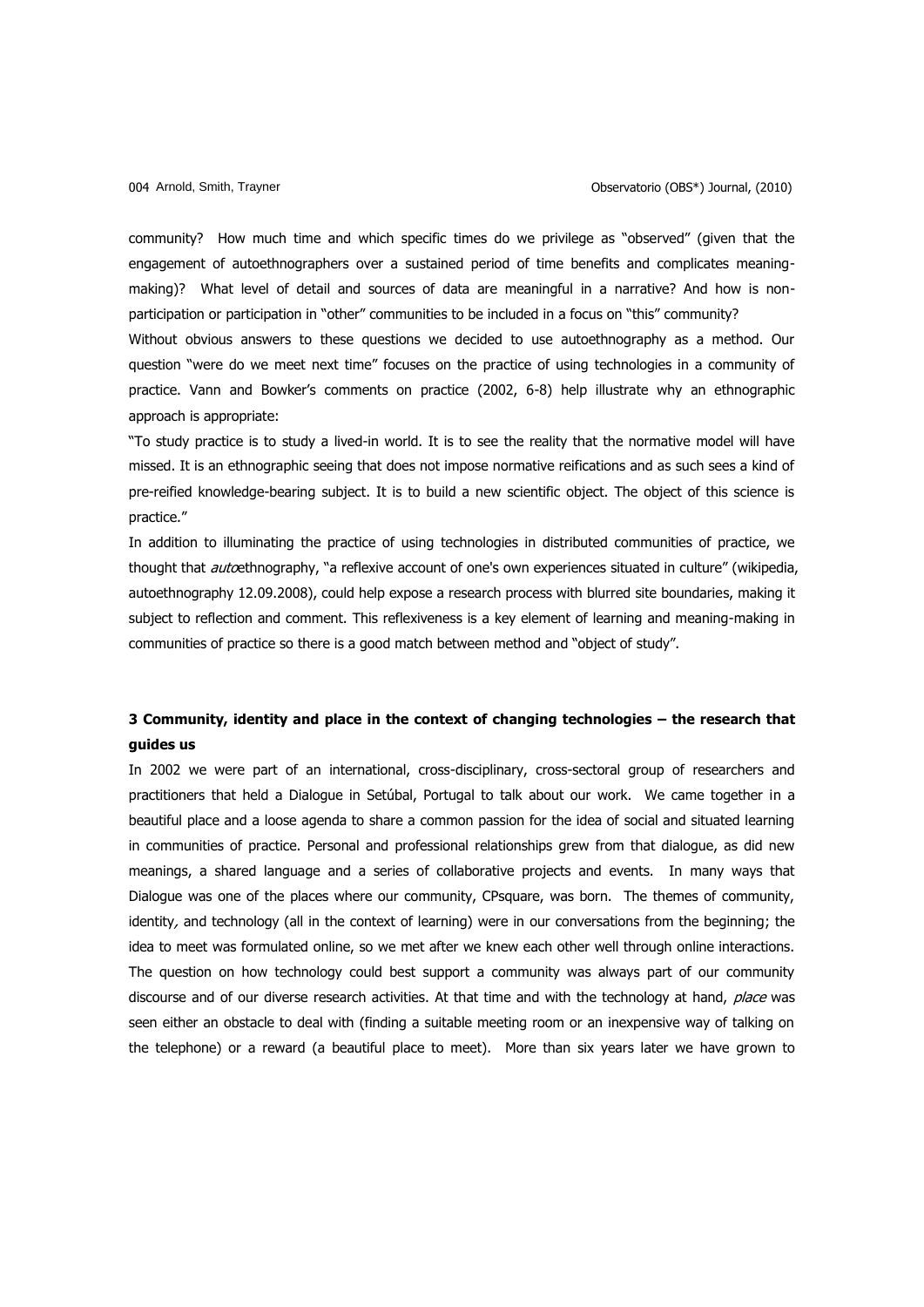reconsider place as a resource to help organize our thinking about community, identity and technology.

# **3.1 Community**

Our individual and collective thinking about *community* has been greatly influenced by our encounters with Lave and Wenger (1991) and Wenger (1998). For each of us the idea of learning in a community of practice became an organizing concept, a midway notion in which individual practice and larger social structures meet.

Earlier discussions of the concept of "community" had not put the connection with learning or identity first. They were concerned with the existence of "community" in the virtual space (Rheingold 1993) and, in contrast to the assumption of German sociologist Tönnies (1887/1963), not necessarily place-bound (Wellman 1999).

The distinguishing characteristic of a community of practice is that it is the location for an "economy of meaning" (Wenger 1998, 209) where the meaning of shared practice is negotiated among participants. Fundamental to this perspective is an understanding that communities of practice are a dynamic interaction of participation (action and connection between people that combines doing, talking, thinking, feeling, and belonging) and of *reification* (where a certain understanding of something is given form).

### **3.2 Identity**

It was in this context that the three of us shared a language and a practice for talking about communities of practice in which identity is a central concept. In Lave and Wenger (1991), the concept of legitimate peripheral participation was proposed as the main characteristic of learning. By using ethnographic studies of apprenticeship and learning they sought to broaden the traditional understanding of apprenticeship from a master/student relationship to one of changing participation and identity transformation in a community of practice. Unlike apprentices, peripheral members are treated as legitimate participants in a community, and being a legitimate members involves "learning how to talk (and be silent) in the manner of full participants" (Lave and Wenger 1991, 105). At the Dialogue, Patricia illustrated these thoughts by recounting her story of a late re-entry into academia to do a Ph.D. project and the significance of her peripheral participation in a university research project.

In his 1998 book, "Communities of Practice: Learning, Meaning and Identity", Wenger explored the concepts of identity and community of practice in detail, using them as the main entry points into a social theory of learning. Identity and negotiability of identity is part of the process of taking ownership of meaning.

There was a cross-over from Beverly"s early readings in sociolinguistics and multi-literacies where the fragmentary nature of linguistic experience is seen to both reflect and cause the personal fragmented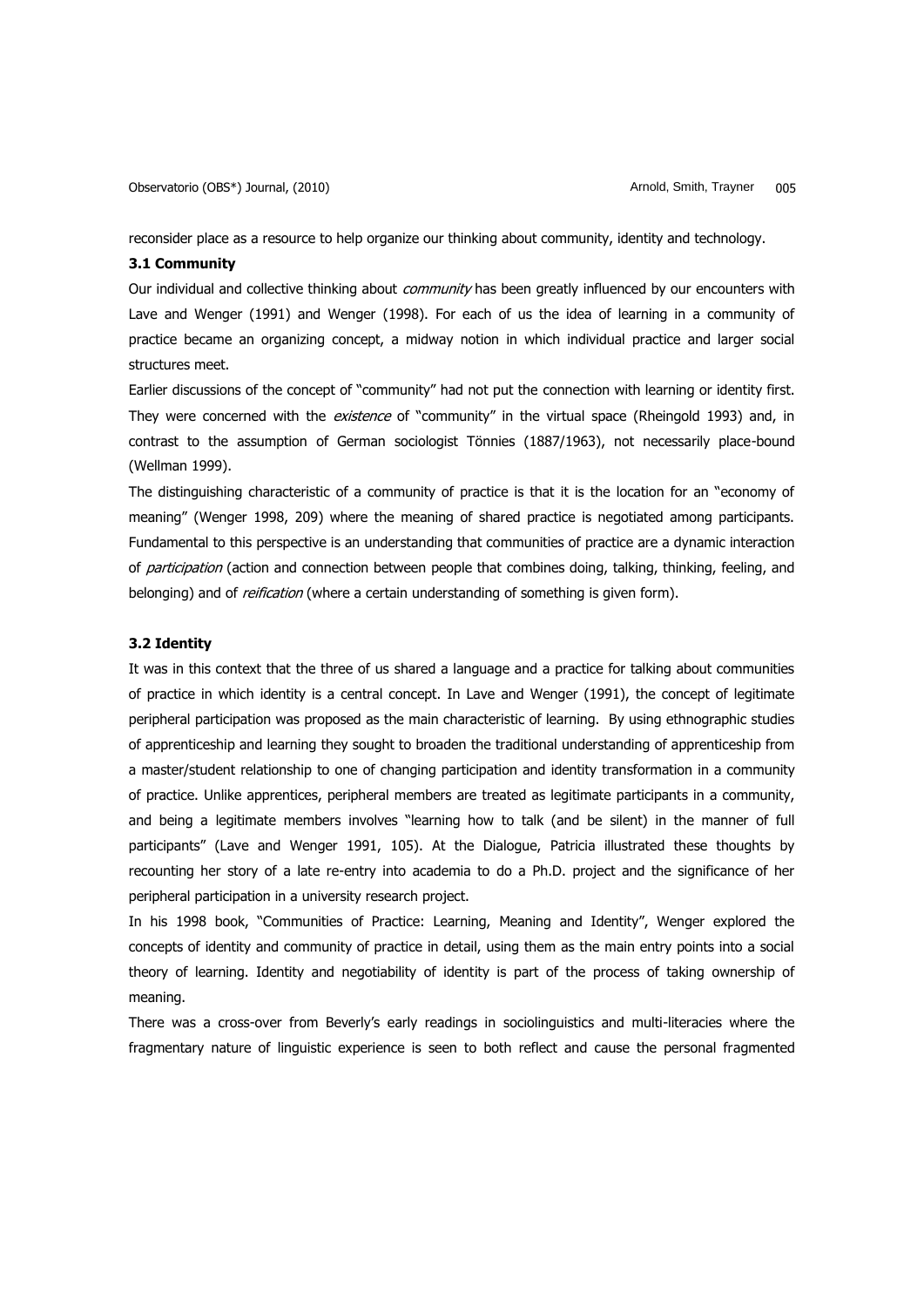identity of a postmodern person. Since the 1970s Hymes (1974) and other anthropologists were working in the tradition of ethnography of communication with interaction, social practice and identity as integrating concepts. A milestone in the work of The New London Group (Cope and Kalantzis 2000) was the emphasis on the way individuals make use of a complex range of meaning-making resources, constantly transforming their many layered identities as they make sense of "Available Designs" to design and recreate the world afresh.

#### **3.3 Locations: from Space to Place?**

Although we chose beautiful surroundings and a remote location for the initial Dialogue in Portugal in 2002, place as a concept and different from space was not on our agenda. The AoIR conference motto "rethinking community, re-thinking place" helped us realise how much we had already touched on place and space in our previous research activities on communities and technologies.

The concepts of "space" and "place" were embedded in the way learning management systems used spatial metaphors for navigation and screen design: "desktops", "book shelves", "buildings" and "rooms" were used to orient learners and teachers, providing cues for system use (Arnold 2001). Other metaphors giving a sense of place include discussion forums with names like "café" or "lounge" where a particular kind of interaction is expected to take place. Harrision and Dourish (1996) talk about "the role of place and space in collaborative systems" and the way designers use familiarity with the way our physical environment is organized spatially to enhance orientation and to prevent the "lost in Cyberspace" syndrome.

Harrision and Dourish's paper also ground our intuitively felt difference between "place" and "space" more precisely. They talk of *space* as the three-dimensional environment that we live in as a structure of our world whereas place is a space "which is invested with understandings of behavioral appropriateness, cultural expectations, and so forth. We are located in 'space', but we act in 'place'" (Harrision & Dourish 1996, 4, original emphasis). Furthermore, the same space can be used as different places. It is place that carries social meaning – or as Ciolfi (2004, 2) puts it, place is "inextricably linked with the wealth of human experiences and use occurring within it." One person's space is another person's place.

We felt surprisingly at home with these authors even though we did not have many literature references in common. When we realized that "situated" and "contextual" could be understood as "placed," the connection become more obvious. The fundamental importance of situatedness has scaffolded our thinking and our practice for a long while.

Having made those connections, an important question remains unanswered: How does a space become a meaningful place for individual users, working groups or a community? In other words, how can we design for a sense of place and how can we combine different media spaces in ways that help to create a place?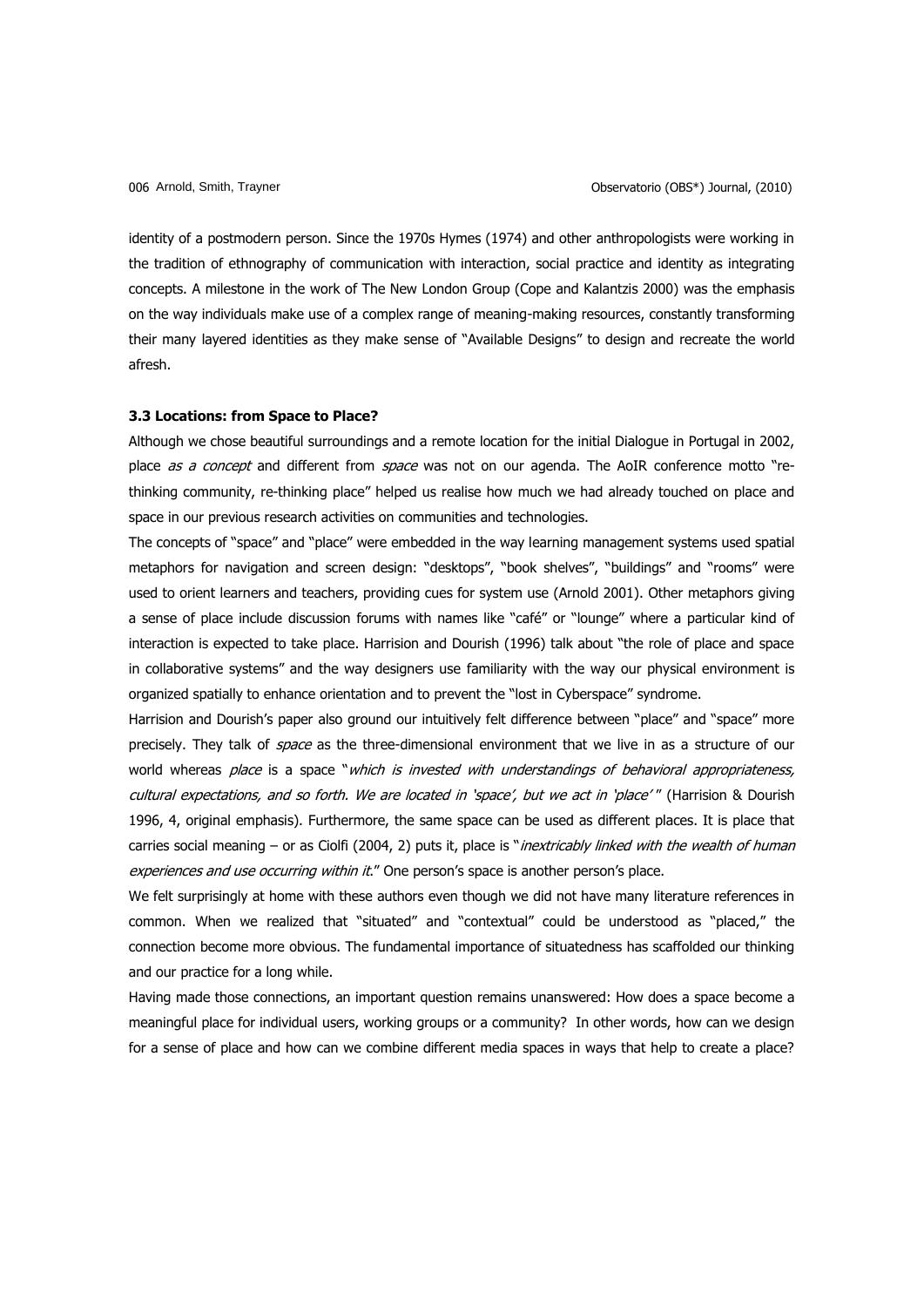Observatorio (OBS\*) Journal, (2010) and the controller controller controller controller controller controller controller controller controller controller controller controller controller controller controller controller co

Up to now we have not discovered any clear-cut answers to this question. There are Harrison & Dourish' design rubrics (1996), Preece's guidelines (2004) or strategies recommended by Saint-Onge and Wallace (2003). But with the growing numbers of tools that support collaboration without user registrations or clearly defined boundaries, such as in open wiki projects, or embedding one piece of code to appear across different tools, or the use of feeds across platforms, their advice and these design questions become more problematic. When does a space, or a configuration of spaces, become a meaningful place for individuals, communities or constellations of communities?

# **4. Autoethnographies – three vignettes as data basis**

# **Patricia.**

"Place matters now," Patricia mutters as she grabs her notebook on her way out to the garden from her rather small study. In the summer, the lush green trees that surround her office make it dark as well. On the other hand, working outside has the disadvantage that you can"t connect to the Internet.

Munich is her temporary home, where work is, and where she and her partner live while their son is in a high school program in Argentina. When all three of them lived in Hamburg, the light issue didn"t seem to be so important – and the sun is usually more generous to the south of Germany anyway.

Fortunately she had already downloaded some student assignments that need to be marked so she has a good excuse to sit outside. On the other hand this week is the last week of an online, Blackboard-based module that she teaches.

"So, should I stay outside," Patricia wonders, "marking papers, instead of joining my students in the debate online?" Her dependency on Internet access is increasing, as her teaching is increasingly online. Somehow, at this point, attending to contributions in Moodle or the accompanying wiki seems even more urgent than the discussions taking place in Blackboard. Combining Moodle and a wiki in one course has turned out to be somewhat cumbersome but she has not found a better solution yet: according to copyright law she needs a protected virtual space like a course on Moodle to be able to provide her students with extracts of copyrighted material; on the other hand the school teachers that cooperate as partners in this particular course need to have easy access and the possibility of being able to contribute to the growing pool of resources on e-learning in schools that this project course is about. "Too many learning management systems" she murmurs to herself – not only because she has to leave her quiet sunny garden. More often than not, there is little true engagement in all those forums… There must be a better way of implementing the vision of a "digital university" that is hyped these days by universities steering committees …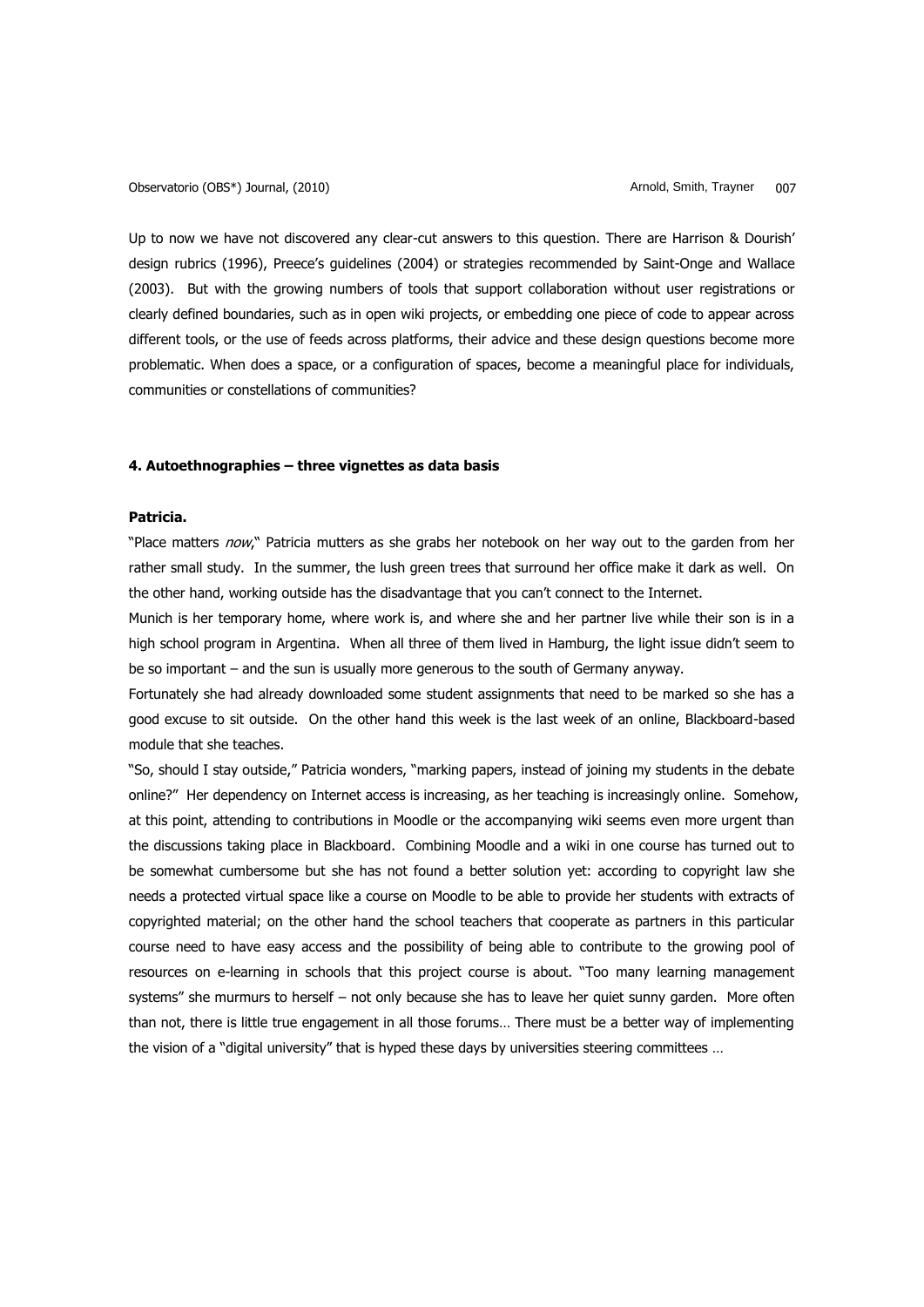When she finishes marking the batch of assignments, she prepares to go into her dark study again. She feels better when she considers that soon enough all these different online learning systems will at least make it easier to fit working in Munich with her family life in Hamburg. As she climbs up the stairs, another absurdity in Germany's educational system crosses her mind: with all the talk about the "unified European university space" her son can"t transfer from a north German state to one in the south without his school career being seriously jeopardized. "Place matters now, indeed."

Back at her desk and re-connected to the Internet, she scans through various windows into the interactions that are taking place on all the different systems. Suddenly, a Skype message pops up telling her that her son has come back online. It seems like a strange time of day, given the time difference between Munich and Buenos Aires, but never mind. She writes a greeting, continuing their chat from yesterday. The quick response, in Spanish, from Enrico345 who neither knows German nor her son, tells her that he must have left his account open when he was using Skype in an Internet café – again! Formulating a quick explanatory answer to the unknown person in the Internet café in her rusty Spanish is a lot easier than the comment she was about to compose on Bronwyn"s recent blog post. A comment in English, visible to the whole world, in a community where the majority of people are native speakers still causes her to feel somewhat uneasy.

In contrast, the Skype call which is scheduled for tonight is different: it is a research conversation in English with Beverly and John (who are both native speakers but who are friends as well). The conversation is informal and the notes they take together are only shared within their little group and are not public. Only the conversation has to take place in her study again. Perhaps she should put "providing wifi in her garden" on the to-do-list, she wonders.

#### **Beverly.**

Bev is sitting round the table with a group of social change activists that she has been supporting. They have chosen these few days in rural Portugal for a get-together for people from different groups and places – from the north, south, east, and west of Portugal. It is a dynamic group and facilitating such locally contextual conversations in Portuguese can be quite challenging.

It is getting late and they are now one hour into what could be a long discussion of tomorrow"s work agenda. Some of them want to use the World Café method (which they call "Tertúlia") a technique for exploring ideas Bev used with them in their last meeting. Others are not sure. The irony of their earlier comments that it's only possible to organize things efficiently when you are face-to-face is a bit distracting. She steals a peek at her watch thinking about her next meeting on another project on Skype: she"s still not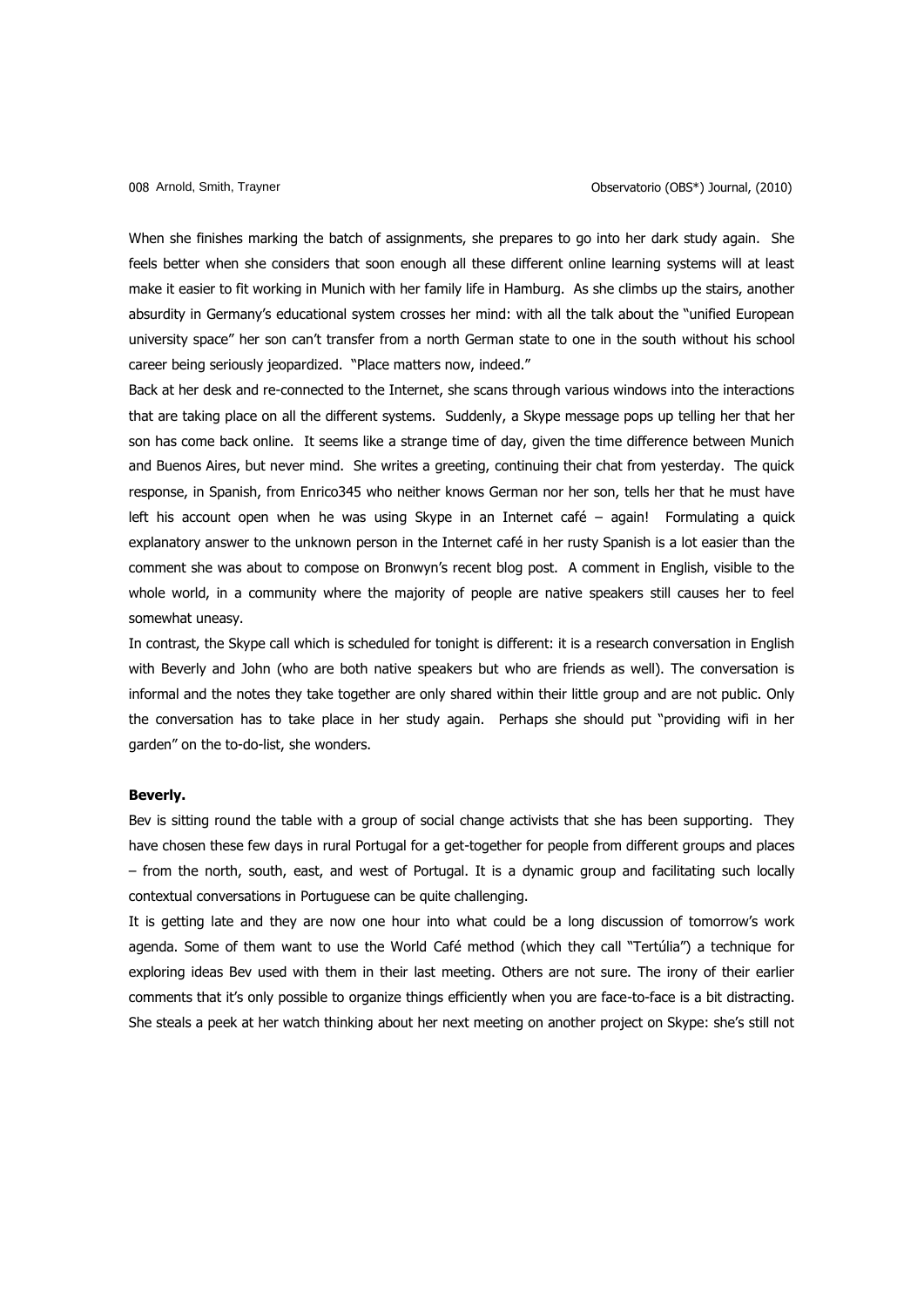prepared and it starts soon. It"s scheduled for late in the day because it involves someone from West Coast of the US and another from Brussels to plan an upcoming three-day workshop in Berlin.

Finally the discussion of the group in the room ends with people agreeing to get back together after dinner to do the final preparations for the meeting tomorrow. Beverly excuses herself and goes to her room to prepare for her Skype call. Internet doesn"t work in her room, but luckily she has a dongle which she plugs into her Mac. She first opens the MSN chat with her daughter Jess, who works in prison theatre in Manchester. They usually have it open all the time, just to touch base, even when her daughter is working on a very different time zone in Brazil. Recently, they"ve been having long conversations on MSN because Jess has a problem she is worrying over. She named the prison in a post on her blog and wants her mother"s angle on some conflicting thoughts she has about taking the post down after a conversation with the prison director.

Bev also leaves two other Skype chats open: one for a workshop she is organizing with eleven other CPsquare members from US, Europe and Australia; another for her conversations with developers on a platform she is working on. She knows DavidR, the developer in Setúbal, Portugal through Setúbal bloggers events, but neither of them have met DavidB from Austin, Texas, although they have been working together intensely for over a year now. Most of the time she just listens in to the conversations to keep up, and she is there if they need input from her. She notices on Plazes (a social geo-location application) that DavidR is still at the office. Usually he's gone home by now, but she supposes he must be working late on his other project.

Just as she gets to her room someone from the group calls up to her. "Are you sure you don"t want to come with us?" Esmerelda says. "It's not good to stay alone in." "I'll be fine" says Bev hoping there'll be enough time this evening to read at least a paragraph or two of a book that John had sent to her unannounced a few months ago. She used to be an avid reader, "book-worm" to her family, but her busy life has taken over and reading is a luxury. "<Sigh>" she writes in Twitter, "when will I ever read? When will I ever read again?" A tweet comes right back: "@bevtrayner What are you doing now?" "OK, OK. I"m reading twitter" she says aloud.

Scanning her email, she spots one from the director of a large NGO for which she"s done quite a bit of work in the past two years. "Oh, it's a referral!" she quesses, based on the subject line, and opens it. Dr. Caseres says that he was speaking with a colleague about the community of practice project that Beverly has been supporting and the colleague thinks he would like to have one, too. It looks like the colleague has a large budget **and** (of course) a big deadline. Beverly replies that she can't talk tomorrow unless it's during the morning coffee break.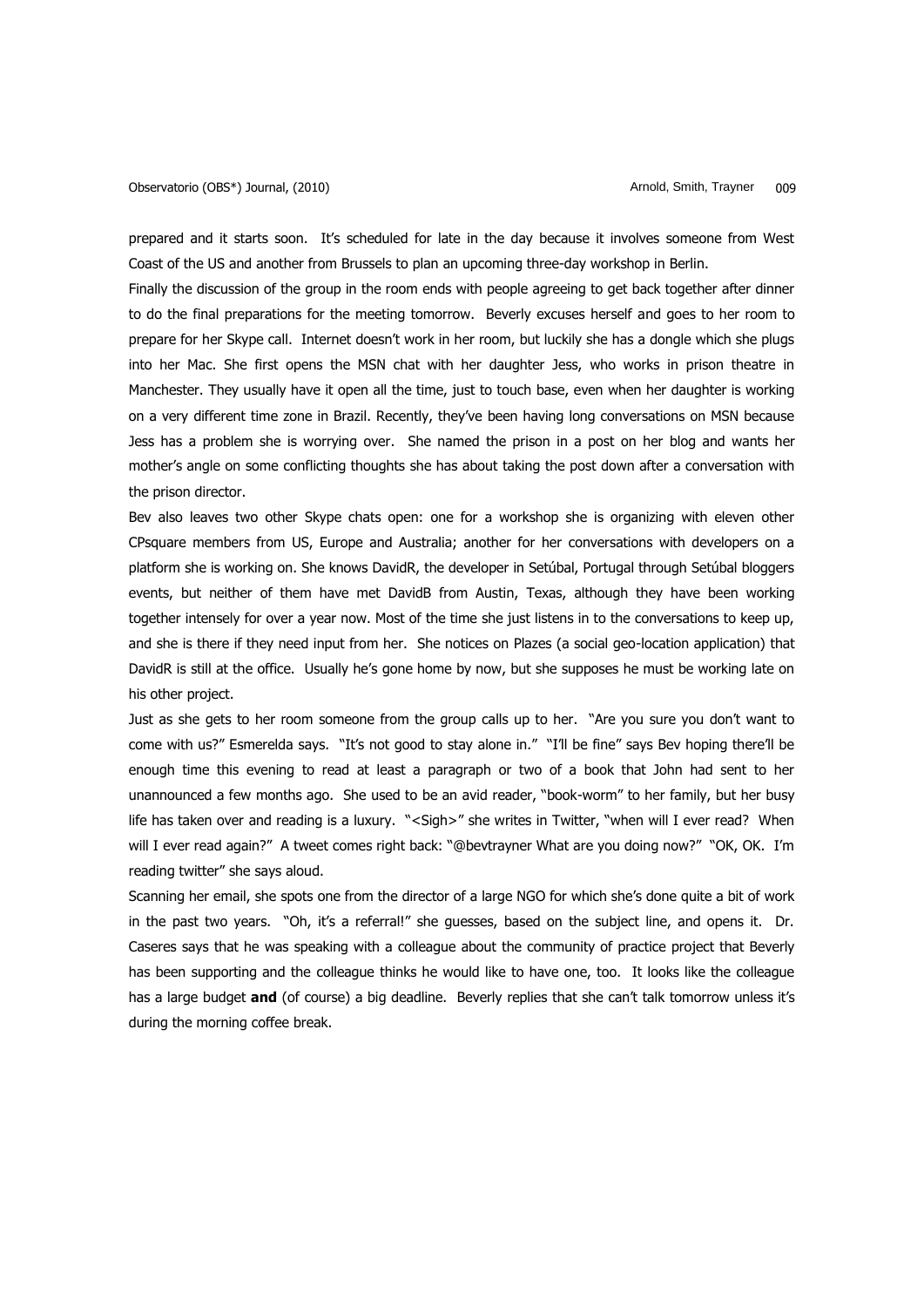Five minutes before her meeting and she sits cross-legged on the bed and props up her back with pillows. The curtains are slightly open and outside it's totally dark, the Milky Way fully exposed in this rural part of Portugal. It is still morning for her work partner in US and post-dinner for the person in Brussels who eats early - each one of them together at the same and different places.

## **John.**

The streets are pretty empty when John walks his dog at 6:15 am. The homeless couple that camps by a nearby church entrance is still sleeping while their well-trained dog watches. After breakfast, he sits down to work in his home office as his wife goes to work: a lot to do today, but no big workshop or project to run. He works on emails that came in overnight, jotting down "to-do's" in his composition book. There is a list of "thank-you" emails to send to people who helped during last night"s presentation about Web 2.0 tools at a local OD community gathering. Need to edit the slides and post them on Slideshare.com he notes.

During the 8 am meeting with Beverly and Patricia they talk shop before focusing on writing the paper and their deadline. They decide to make their literature review "personal," reflecting on how it's shaped their practice, rather than trying to write something comprehensive, which is nearly impossible given their widely divergent reading. They agree on a deadline for sharing draft autoethnographic vignettes. After the call he finds that they had used two Skype chat windows so he interleaves them using the time stamps. He didn"t send the chat transcript in an email until mid-afternoon.

During his next meeting, planning a two-day workshop with Rebecka, they use the phone, a Skype chat (for notes and to check whether there was time to get a cup of coffee), and Writeboard for a draft of the meeting plan. They had developed work methods and content interests during a CPsquare conference 6 months ago, and it's a struggle to deal with the workshop sponsor's requirement for "lots of content."

Afterwards he tries to answer more email, but is interrupted by Lauren, who is asking for her Web Crossing password. She is persevering as John didn"t reply to her email two days ago. She"s trying to find the email address of a new CPsquare member who presented at a recent phone conference. The exchange leads to a scheduling discussion: Lauren had previously proposed a mentoring session with two new community leaders in her company, to talk about job scope and leadership strategies. They negotiate a time and within minutes Lauren sends an Outlook meeting request message: very handy, thinks John.

Overlapping that IM session is one with his wife Nancy who"s across the river. She brags about her new 22″ flat-screen computer monitor. They exchange messages off and on during the next 35 minutes, comparing lunch plans, discussing end-of-the day schedules, and completing a shopping list (John runs upstairs to verify that they need milk). Noon approaches and John ends the chat for a meeting with a client.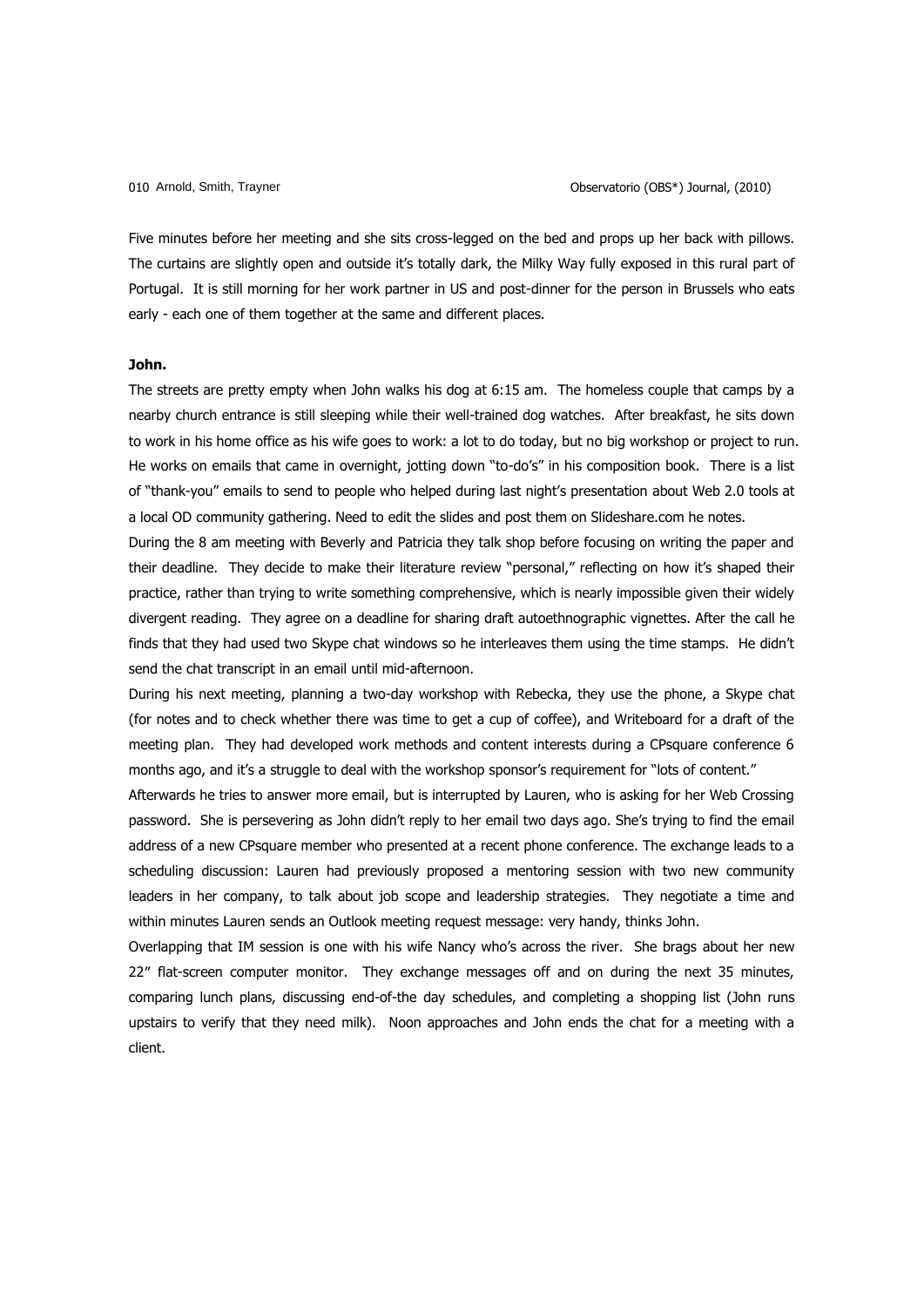Fortunately the hour-long teleconference with Debra and her community support team began a couple minutes late. As the support team gathers around a speakerphone in her office, John scans the report that is the subject of this meeting. It describes a set of interviews with community members who had been together for a three-day meeting in Indianapolis a month ago and the group asks him to summarize it. He closes his eyes and concentrates, giving a spontaneous mini-lecture about the interviews he conducted for the report and about community evaluation methodology.

After lunch and a nap he remembers to gather together the notes and audio recordings from yesterday"s CPsquare meeting so that people who did not show up could listen to it. He logs on to Web Crossing, retrieves the whole chat transcript, discards the old parts, and cleans it up. He finds the audio recording on the phone bridge, saves a copy on his hard drive for an automatic back-up, and puts a link to it together with the chat room transcript in the CPsquare discussion space. Looking at his watch he see it's already time for the dog's afternoon walk.

# **5. Discussion – Comprehensive commentary and analysis**

These three vignettes help us develop a broader picture of the place where the CPsquare community resides. They show three people straddling in-between spaces: countries, regions, languages, projects, upstairs and downstairs, light and dark. We see three people making sense of the ongoing fluidity and multiplicity of belonging to and engaging in and in between different communities and places in their daily lives. This fluid and multiple nature of our identities across different communities means that place is a more complex design question than it was when work was more segmented and place-bound.

In this section, we consider the three vignettes in more detail tracing the patterns of the "multiplicity, heterogeneity, difference, and ceaseless becoming" (Schrag 1997, 7-8) of three members of the CPsquare community.

### **Place boundaries: fluid, intersecting and emergent**

"Places" that come into existence by using technologies seem to introduce new boundaries that overlay existing ones in daily life in remarkably complex interactions. When Beverly's group decides where to meet, she requires a fast internet access in her physical location of rural Portugal to connect her to the other "places" that make up her life. The group"s belief that a face-to-face meeting is the pre-eminent place for making decisions is no longer uncontested. It may look like Beverly is alone in her room while they go out together for dinner, but she sees herself in, out, and at the intersections of several different places at once. Patricia crosses boundaries that are physical, technologically mediated, and social. Among other places we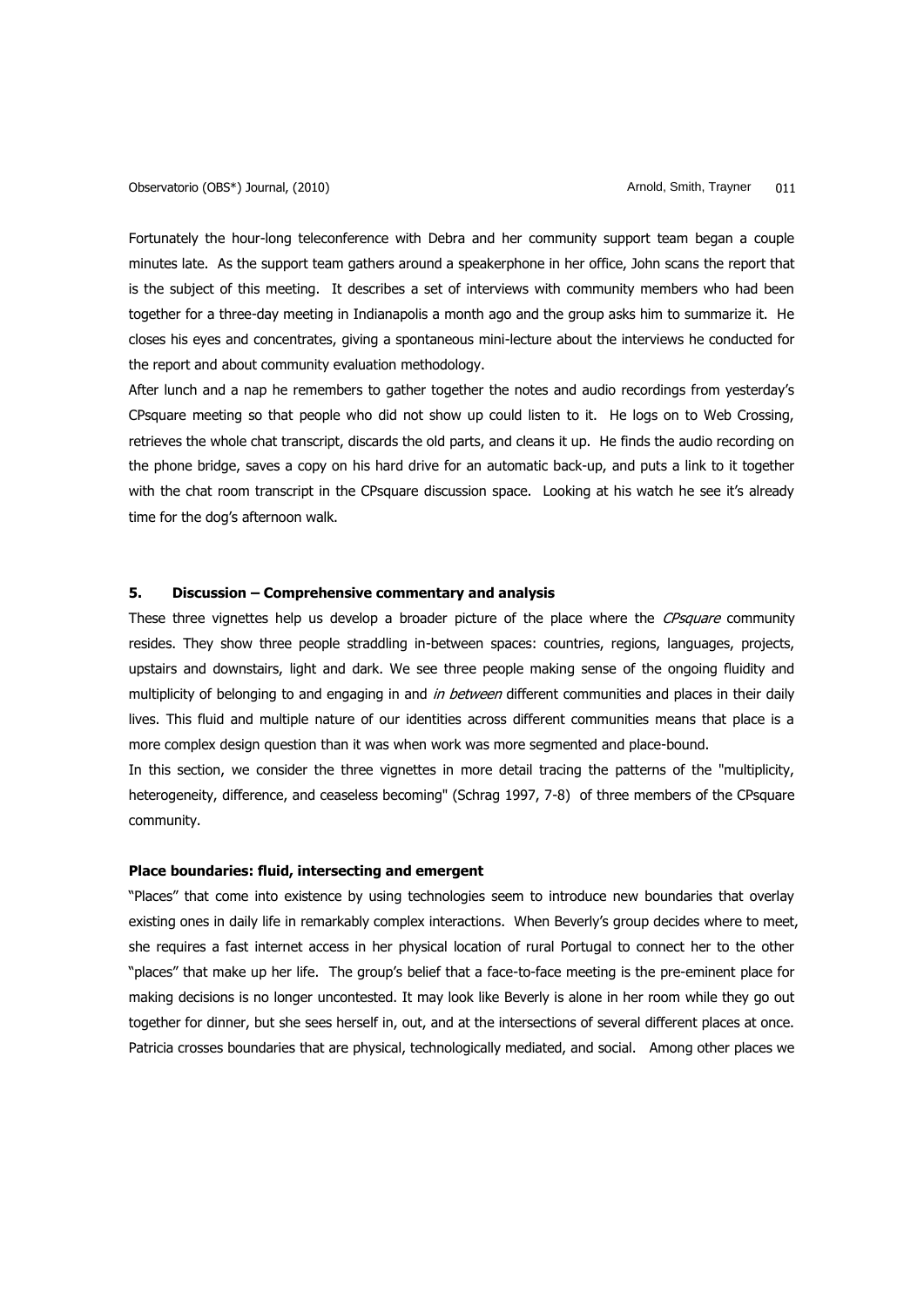see her moving between darker inside and brighter outside physical places, homes in Munich and Hamburg, Bavarian and European educational spaces, synchronous and asynchronous conversations, languages, work-oriented and family-oriented roles, and across levels of formality that range from an unscripted response in Spanish to carefully composed contributions in English. John closes his eyes to avoid the distractions of his work place and more fully enter "the place" inhabited by his client and their community. All those boundaries crossed in the course of one day seem apparently unremarkable. Crossing them (or contemplating their crossing) seems inherently social, since each side of each boundary provides access to other people and other learning. These inner dialogues about each boundary, the self-awareness and selfmonitoring that permeate their lives in that learning process are new forms of sociability and self-design. They also raise significant privacy issues. How do prison security requirements intersect with the public blog that Bev's daughter writes? What assurance does Patricia have that the conversations with her son stay private between them? The emergence of new public spaces based on technologies with an open architecture forces us to deal with issues of privacy and confidentiality afresh. Whereas learning management systems had standard settings for privacy so that only registered users could access conversations, new Internet technologies and tools for communities are often built on a "radical trust" (O"Reilly 2005) model, publishing private thoughts and actions widely. Degrees of privacy need to be negotiated with these new tools and defining the right level privacy becomes a time-consuming and culturally embedded challenge.

#### **Place locations: partial, socially constructed and glimpsing**

We find ourselves glimpsing places as part of our coping strategy and as part of leadership. Places are emergent and once we have caught sight of them as a reification (for example as a platform) they can lead to new forms of participation, which then leads to new formations of spaces and places. Our practice of taking collective chat notes during teleconferences emerged in CPsquare as a means of self-documenting meetings and of turning telephone conversations into written text for supporting or contesting what was said by anyone on the call. John, who is the community coordinator for CPsquare, holds that practice and spreads it beyond the boundaries of CPsquare itself.

The static and mute spaces afforded by technology (such as forums and Moodle spaces) present opportunities that persist indefinitely over time, while places (such as Patricia"s debate with students in Moodle or the Skype chat with her son) emerge in time. They seem to be visible at a given point but disappear at others.

Space may also be visible by inspection as anyone can inspect a tool or browse a page, but seeing a place means being part of the social fabric that creates it, having access to the specific styles of participation that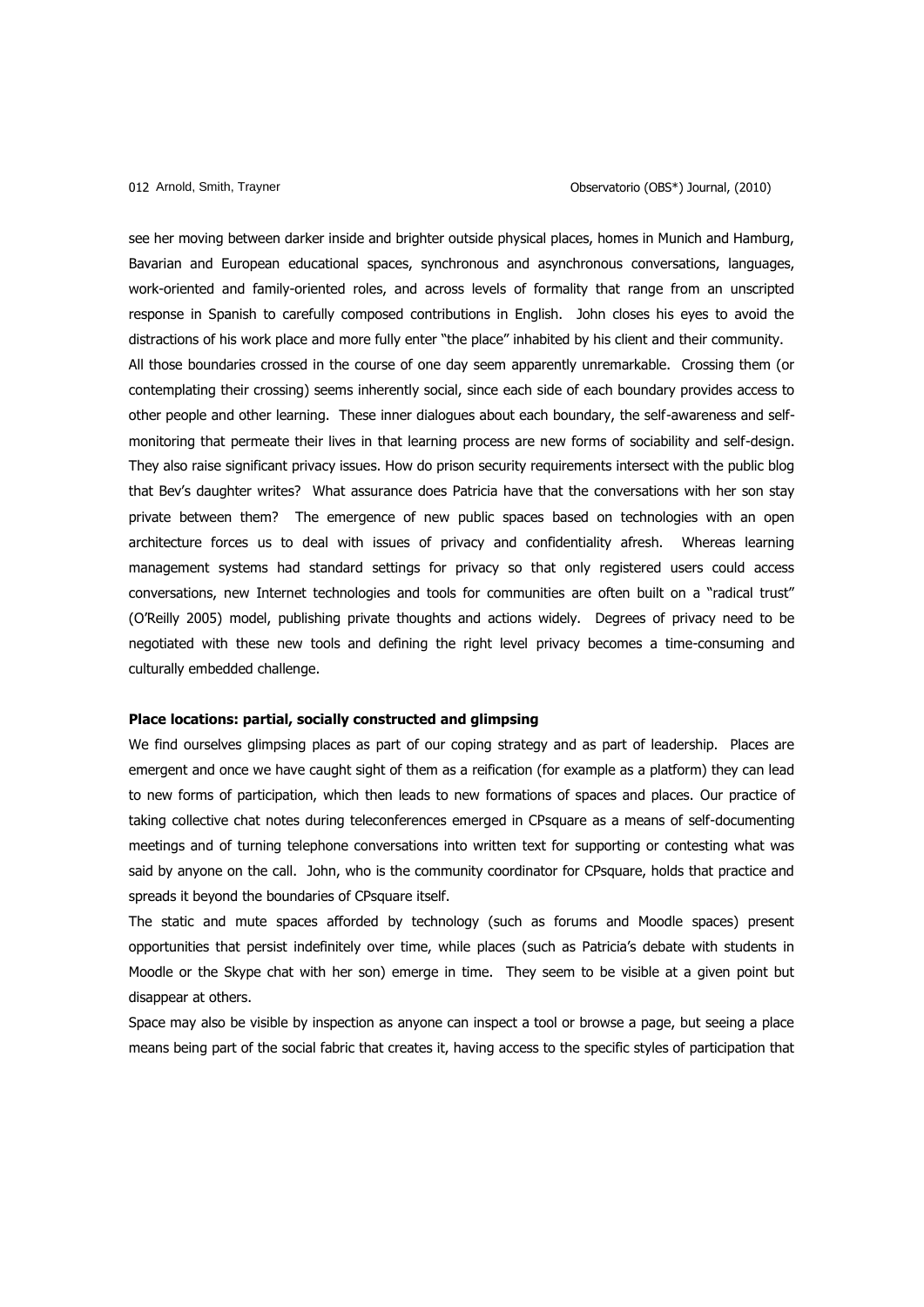Observatorio (OBS\*) Journal, (2010) Channel Arnold, Smith, Trayner and Arnold, Smith, Trayner 013

give it meaning. In this way connectivity opens many virtual layers to a given location and even seems to be able to change its very nature: from a secluded location that enables focus and concentration it can change to a place where concepts, identities and tasks are negotiated. Whether these different sites become a "place" for people"s interaction seems to depend more on the interaction occurring than on the property of any given location.

### **Timelines and places: nesting, overlapping and changing**

Directly connected to the additional virtual layers of locations are different time horizons and attention spans in all three vignettes. In Bev's day, for example, all time horizons are involved as she quickly moves from participating in one activity in a given moment to shorter and long-term planning. Her time line seems to be made up of nesting time frames, ranging from the book she is trying to read, to the twitter screen. Equally changing is the attention span: continual partial attention over long periods (a Skype chat that runs for many weeks) occurs at the same time as scanning through her emails.

These overlapping time-lines also blur the distinction between work and social life. The separation between times and places for "work" and "not-work" are not always easy to define. Skype and instant messengers mean that conversations with John's wife, Beverly's daughter and Patricia's son can take place during work hours, just as it becomes practical for Bev's working meetings to cross time zones and take place at night. In all the vignettes there is an overlapping of private and professional conversations which were once characteristic of informal chat in a shared office. John takes a nap between meetings, Beverly lies on the bed for her meeting, and Patricia sits in the garden for her class. All of them can now happen at any time, partly because they are invisible to each other.

For CPsquare, this overlapping of timelines and places suggest that constructing a picture or a snapshot of a community or an event is a way for it to make sense of itself and be meaningful for its members. Conferences such as the AoIR and EPIC conferences that are held at the same time in Copenhagen become opportunities to create new community places that bring people together and serve as a historical reference point afterwards. Reporting and reifying these events become part of the creation of the community as a place.

# **Technology: multiple and divergent – and time-consuming**

Although the resources available to distributed communities are richer and more numerous, the hegemony that the web-based "community platforms" once enjoyed as "the place to meet" has eroded. CPsquare, for example, owes its current existence to common experiences on community platforms. But today, "small pieces, loosely joined," (Weinberger 2002) describes the working environment of individuals and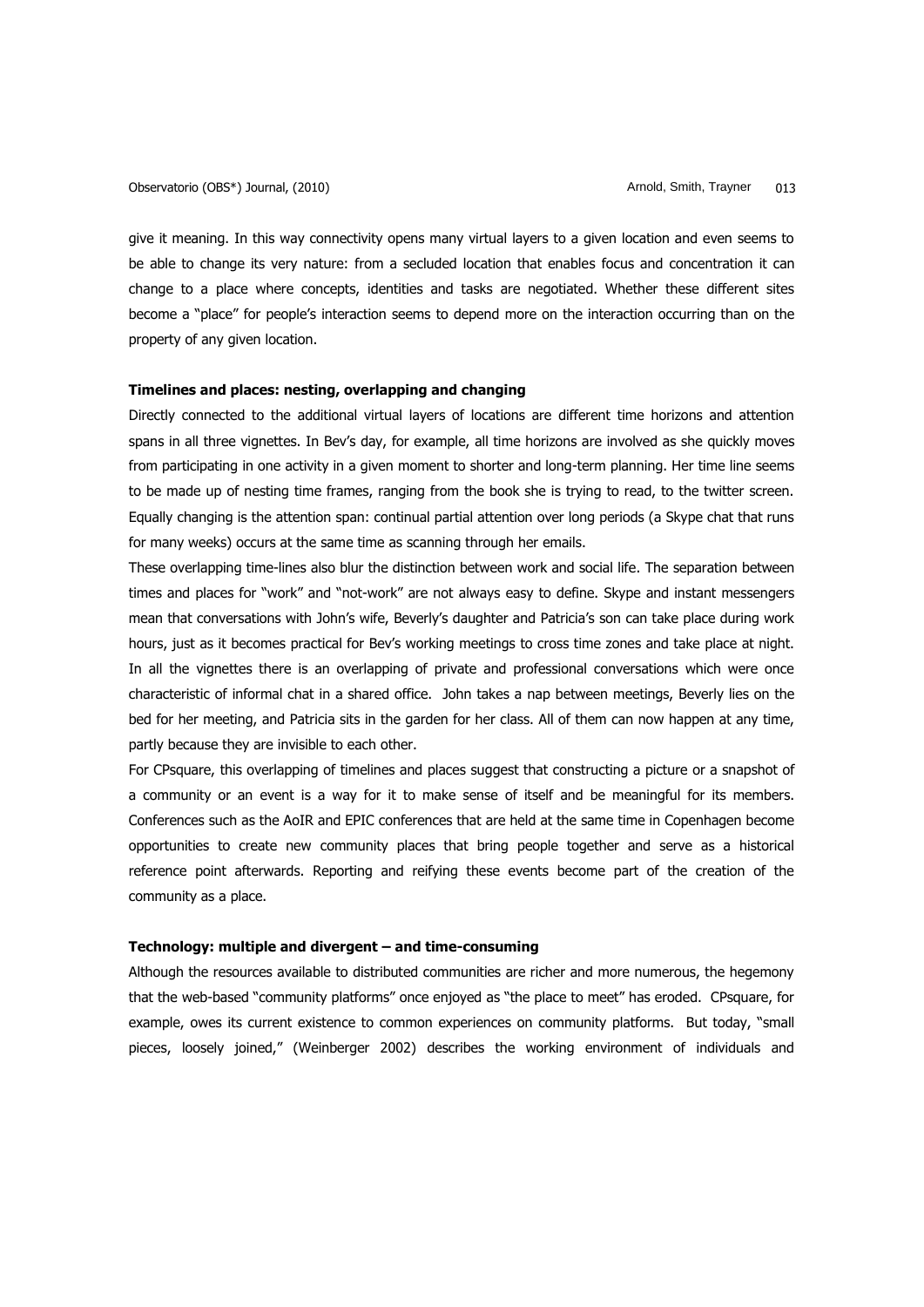communities, even if people like Dr. Caseres or university administrators still use "platform," "community of practice" and "learning community" interchangeably. The various spaces and systems that Patricia uses were designed separately but they are integrated by printing on paper, by simultaneous use, by alternating use, by collective agreements. People make sense of the remarkably divergent systems we have available but not without a considerable investment of time and energy. Connecting those small pieces is often something that individuals have to work at as they deal with different tools and different platforms, with the linking methods becoming part of the way place is constructed. Learning how to combine or differentiate technologies is not typically on any school curriculum, nor part of anyone's job description, but is essential to participating across many communities of practice and integral to our quest of deciding where to meet for writing a paper or organising a project together.

# **Place design: small-scale choices, collective, incremental**

A secondary consequence of choosing a tool is that it contributes to a collective design process. We can choose for ourselves, but to succeed with the intended outcome, others need to make corresponding choices to be in the right place, often at the right time. Patricia's choices about how to engage with her students are emblematic of the many small-scale choices that create a collectively designed place (Fischer 2002). We have many more choices to make on a daily basis such as where to sit, which project to focus on, how open to be in a seemingly private space (like Skype). We have varying degrees of influence over each of the places in our social landscape (for example Patricia has little influence over her University's choice of Blackboard, and a lot of influence over the debate in Moodle). Bev"s heterotopic experience of place is different from the group who only meet face-to-face. Her "invisible" places to meet is an ongoing part of a collective design process spanning other groups she belongs to which easily gets lost in talk of tools or "what"s best" to people whose design relies on a single meeting place. John is totally absorbed in the social processes of his work, moving between different people, tools and projects calculating the value of fleeting transactions to the larger community as he construes it. What often looks like one-off decisions about place in one community meeting may in fact be contributions to a collective design.

#### **Identity: partial membership, multiple communities**

All three vignettes describe constellations of different places, multimembership and different states of belonging to different communities. Taking Patricia's case, the Bologna process (which aims to reform European higher education) promotes a policy of reducing the importance of location. Nevertheless, implementing reform at a given university underscores the importance of place through local practice and local regulations, such as the laws in Bavaria. Working simultaneously with different sets of international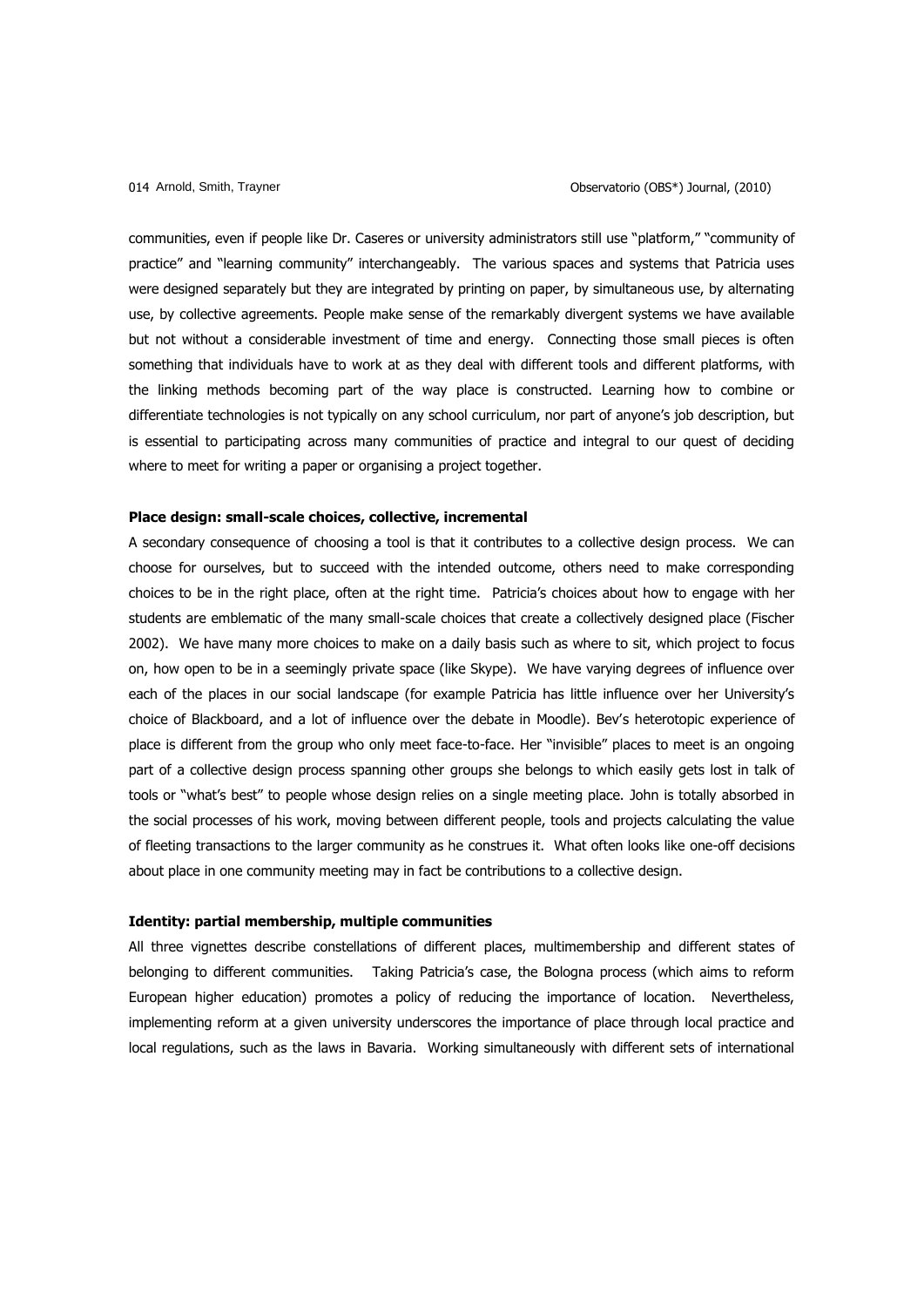Observatorio (OBS\*) Journal, (2010) Channel Arnold, Smith, Trayner and Smith, Trayner and Smith, Trayner and S

and geographically dispersed individuals and groups is a part of Bev"s day-to-day professional and personal life.

CPsquare may be a "second community" for many of its members but being a second (or third or fourth) community is the norm as people participate in more communities and use more tools for meeting up across those communities. An individual"s concern is how to manage their partial membership in a constellation of communities.

# **6 Conclusions: where do we go from here**

In this paper we used autoethnography to trace the way that community, identity and technologies contribute to our sense of place, with vignettes as data for capturing the rich ambiguity of context and the situated nature of our distributed meeting places. We used our individual and shared narratives to build partial pictures of three members of CPsquare who use different tools and technologies as they go about their daily lives. The autonarratives are of three people who look like they are alone, but as we focus more closely on their stories we see them managing their different professional and private identities across borders that include places, tools, and times

Through reflecting on a diverse reading of the literature and our own experience we have realized that our shared community, CPsquare, is actually something that gives meaning to our everyday practice rather than being a place that manifests itself as a physical or virtual location for meeting "next time." In our analysis of the vignettes we came to see the fluid, intersecting and emergent boundaries of community and the consequent partial, socially constructed nature of place locations. The nesting, overlapping and changing timelines seem to require multiple and divergent uses of technology which together contribute to the small-scale and incremental choices that make up our collective design process of that next meeting place.

What are the implications for community design? It suggests that we need to pay attention to individual trajectories across different places and patterns of migration. Our attention needs to be on the overlaps and peripheries as people copy, borrow, imitate, and reinterpret ways of behaving in the process of developing practices and constructing identities. Fluid networked identity may be the unit of analysis rather than community or place. Instead of looking at place we need to be focusing on a landscape of places, where identities are being constructed and practices are evolving across an entire landscape. Learning is constantly creating new localities that are reconfiguring the landscape of places for "meeting next time." We need to be refining our language for talking about this when asked to develop a place for a community of practice from the likes of Dr. Caseres, or to provide a place for a learning community by university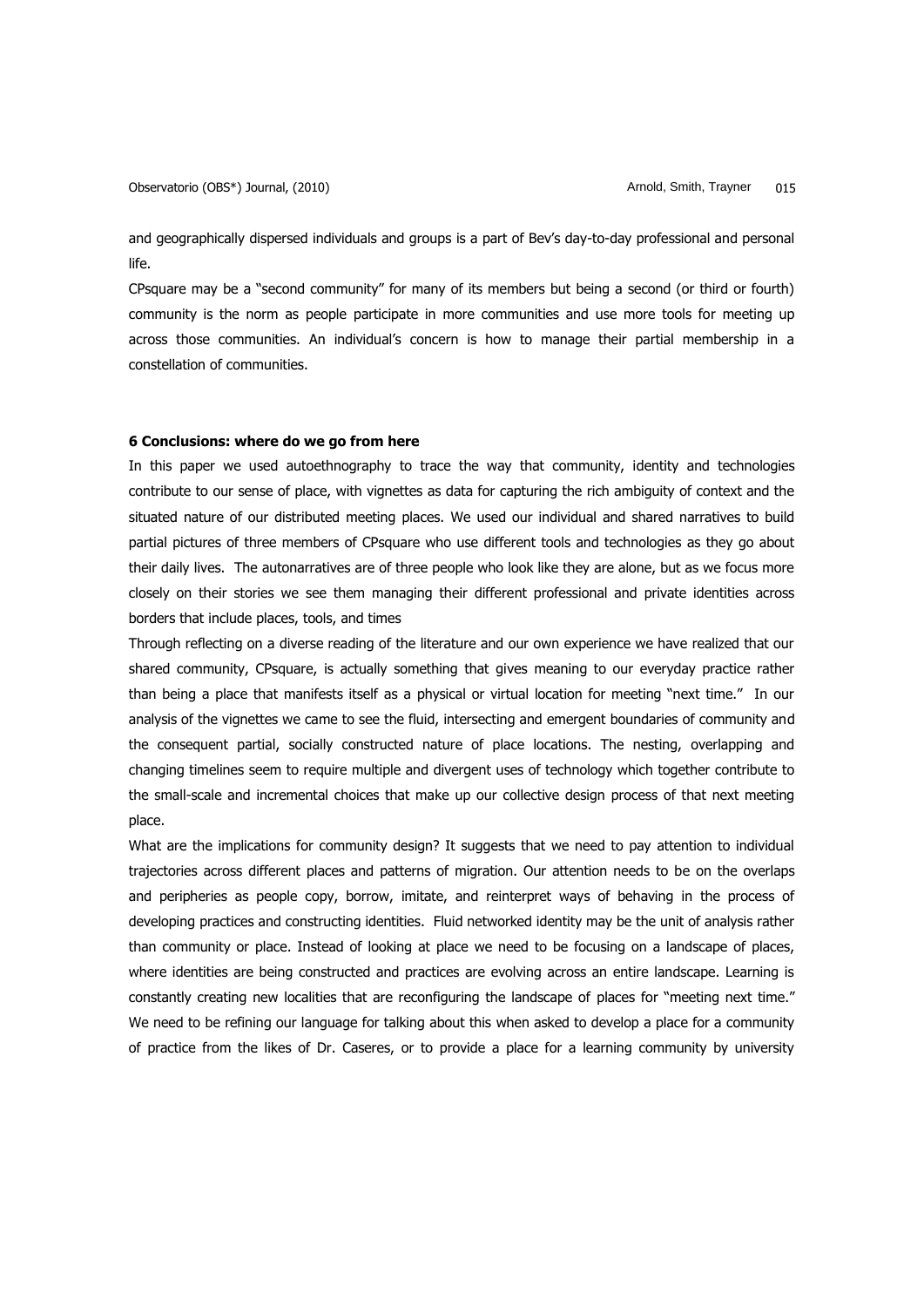administrators, or to evaluate a community by a funding agency.

If the borders for community and the places where people meet are fuzzy, then how would we encapsulate "the field" and participants for our fieldwork in any future research endeavor? How do we delineate the complex borders of constantly evolving networks? In this paper we have tried to move away from the role of omniscient narrator to describe the field and to incorporate the rich ambiguity referred to by Nietzsche (1882/1974). Autoethnography has turned out to be a fruitful method for our inquiry, it helped us especially as a way of being both insiders and outsiders, to consider concrete problems that matter in our local, national, and global communities. However, this method came at a cost as we had to make ongoing individual and collective design decisions about the investigation while also juggling projects and family life. The process of playing out our identities as researchers, practitioners and family members in these different and overlapping aspects of our work and personal life is open-ended, contingent and part of who we are as well as what we are studying.

In conclusion we have managed to make initial connections between some of the current discourse of postmodernity and the highly contextual stories of our everyday lives. There is still more work to be done to better understand the connections between people, their activities in a given place, and the impact and shaping of tools. The task used to be easier when there was a uniformity of time, geography or the concreteness of physical things. A next step for us to take consists of exploring visual and other ways to represent the fluidity and in-between spaces of community(ies), place(s) and identity(ies) and to develop a better language for describing that landscape of places to meet.

#### **References**

Arnold, P. (2001) **Didaktik und Methodik telematischen Lehrens und Lernens. Lernräume, Lernszenarien, Lernmedien**. State-of-the-Art und Handreichung. Mit Hinweisen für die Entwicklung der telematischen Lernkultur von Gerhard Zimmer. Münster u.a. :Waxmann.,

Arnold, P., Smith, J. D. & Trayner , T. (2006) Narrative: Designing For Context In Virtual Settings" in A. D. de Figueredo and A. P. Afonso (Eds.) **Managing Learning in Virtual Settings: The Role of Context** . Hershey, PA: Information Science, 197-218.

Ciolfi, L. (2004), **"Understanding Spaces as Places: Extending Interaction Design Paradigms"**, «Cognition Technology and Work», Special Issue on "Presence: design and technology challenges for cooperative activities in virtual or remote environments", Vol. 6, No. 1.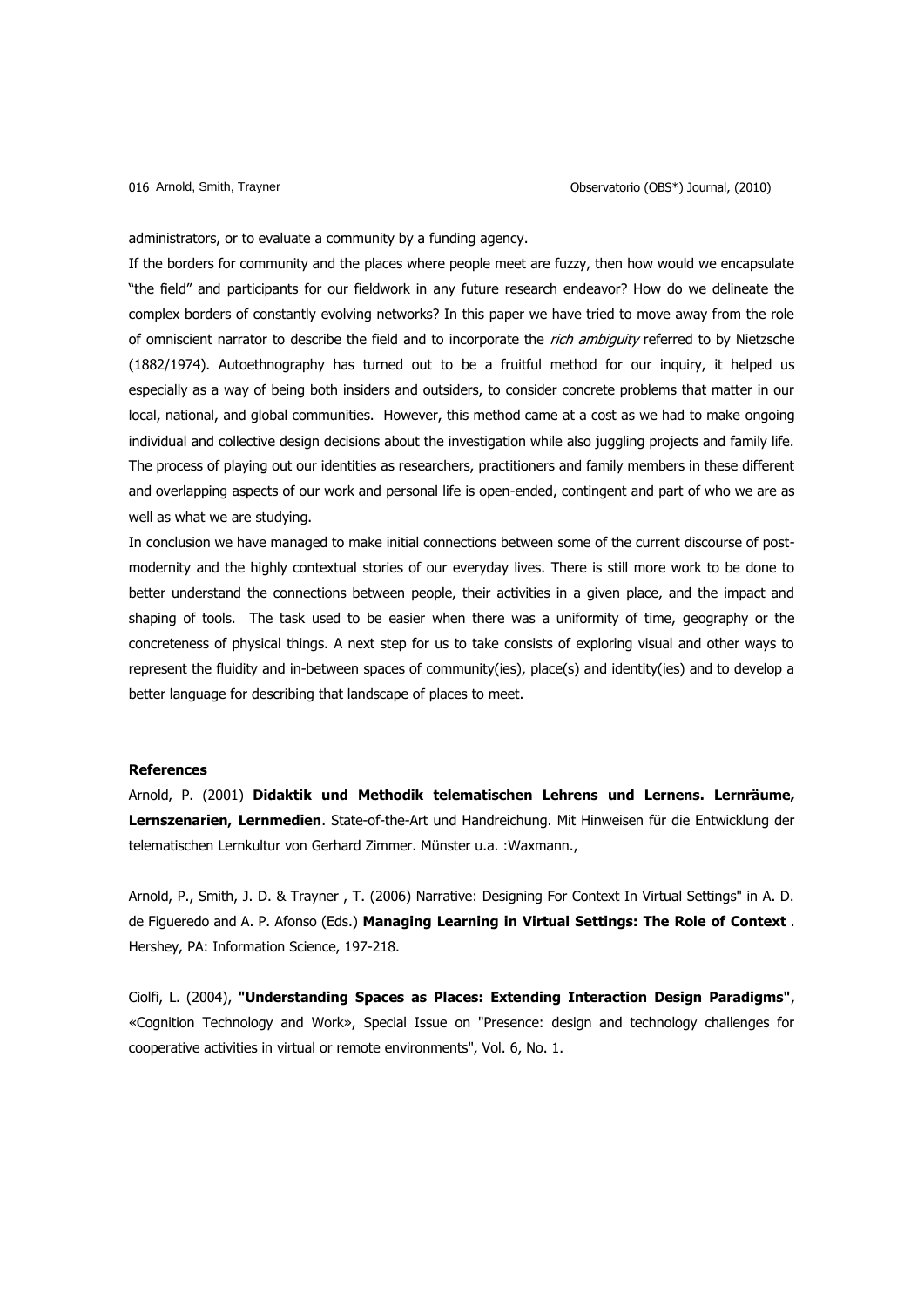Cope, B. & Kalantzis, M. (Eds.) (2000) **Multiliteracies: literacy learning and the design of social futures**. London & New York: Routledge.

Ellis, C. (2004) **The Ethnographic I: A Methodological Novel about Autoethnography**. Walnut Creek: AltaMira Press, 2004.

Eysenck, H. J. (1976) Introduction. In H. J. Eysenck (Ed.), **Case studies in behaviour therapy**. London: Routledge,. 1-15.

Fischer, G. (2002) Beyond "Couch Potatoes ": From Consumers to Designers and Active Contributors," First Monday, Vol.7, No. 12, [http://firstmonday.org/issues/issue7\\_12/fischer/index.html](http://firstmonday.org/issues/issue7_12/fischer/index.html) (31.08. 2008).

Foucault, M. (1994). **Aesthetics – essential works of Foucault** 1954 – 1984, Volume 2. London: Penguin Books (edited by James D. Faubion).

Harrison, S., & Dourish, P. (1996) Re-place-ing space: The roles of space and place in collaborative systems. **[Proceedings of CSCW 96](http://www.hcirn.com/res/event/cscw.php#1996)**, 67-76. New York, NY: [ACM](http://www.hcirn.com/res/org/acm.php)

Holzkamp, K. (1993) **Lernen. Subjektwissenschaftliche Grundlegung**. Frankfurt (Campus).

Hymes, D. (1974) **Foundations in sociolinguistics: An ethnographic approach**. Philadelphia: University of Pennsylvania Press.

Jordan, B. (2008) Blurring Boundaries: The "Real" and the "Virtual" in Hybrid Spaces (Introduction to the Section on Knowledge Flow in Online and Offline Spaces in Human Organization) <http://www.lifescapes.org/Papers/HO%20Jordan%20Intro%20080706%20final%20subm.doc> (31.08.2008)

Lave, J. & Wenger, E. (1991) **Situated Learning; Legitimate Peripheral Participation.** New York: Cambridge University. Press

Nietzsche, F. (1974) **The Gay Science** (Die fröhliche Wissenschaft, Books I-IV, 1882; trans. Walter Kaufmann. New York: Vintage.